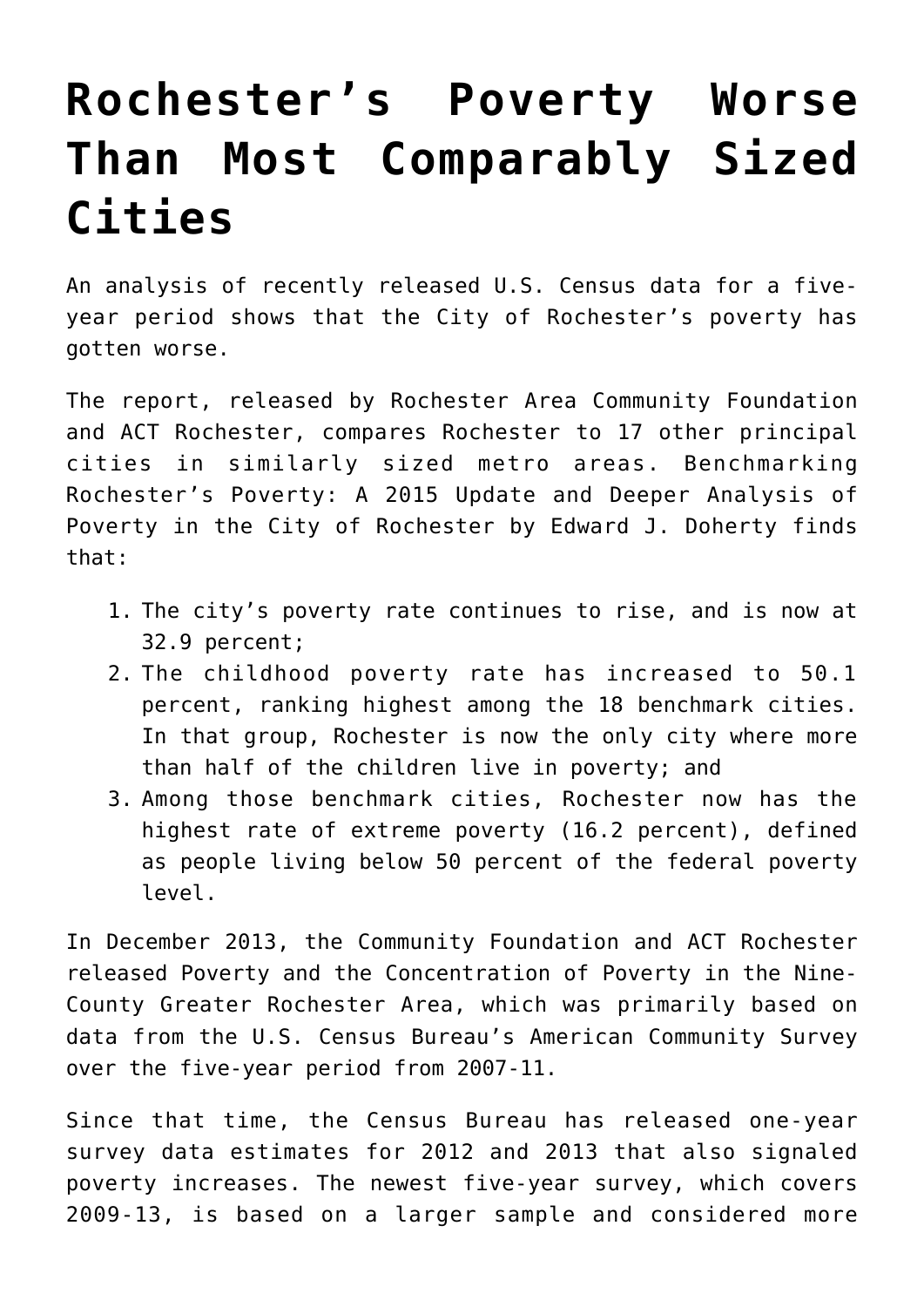reliable and precise. The Census Bureau released the data in December 2014 and it provided the basis for this update and comparison with benchmark cities.

"The first poverty report and its startling statistics were a wake-up call for our entire region to better understand the depth of poverty that exists in every city, town, and village," says Jennifer Leonard, president and CEO of Rochester Area Community Foundation. "Benchmarking Rochester's Poverty provides an opportunity to update key data from that report and take a deeper look at the realities of poverty in the City of Rochester."

The Census Bureau data estimates that 66,312 poor people live in the City of Rochester, with more than 95,000 spread across suburban Monroe and the surrounding eight counties.

In an effort to put Rochester's poverty into context, report author and researcher Doherty developed a list of 18 principal cities in similar-sized metro areas (within plus or minus 200,000 of the Rochester population). Included in the benchmark group are Buffalo, Hartford, Conn., Richmond, Va., Birmingham, Ala., Tulsa, Okla., Louisville, Ky., and Honolulu.

In 28 charts at the back of the 20-page report, the benchmark cities are ranked based on their rates of overall poverty and extreme poverty, as well as poverty rates for children, adults, seniors, and female-headed families. The charts also compare poverty data based on gender and race, educational attainment, disability, employment, age, and family size and income.

"Several of the report's child-related poverty statistics are the most troubling," says Doherty, who retired in 2014 as the Community Foundation's vice president of community programs.

- More than 25,000 children under age 18 in Rochester are living in poverty;
- In the top 75 metro areas, only three cities Detroit,